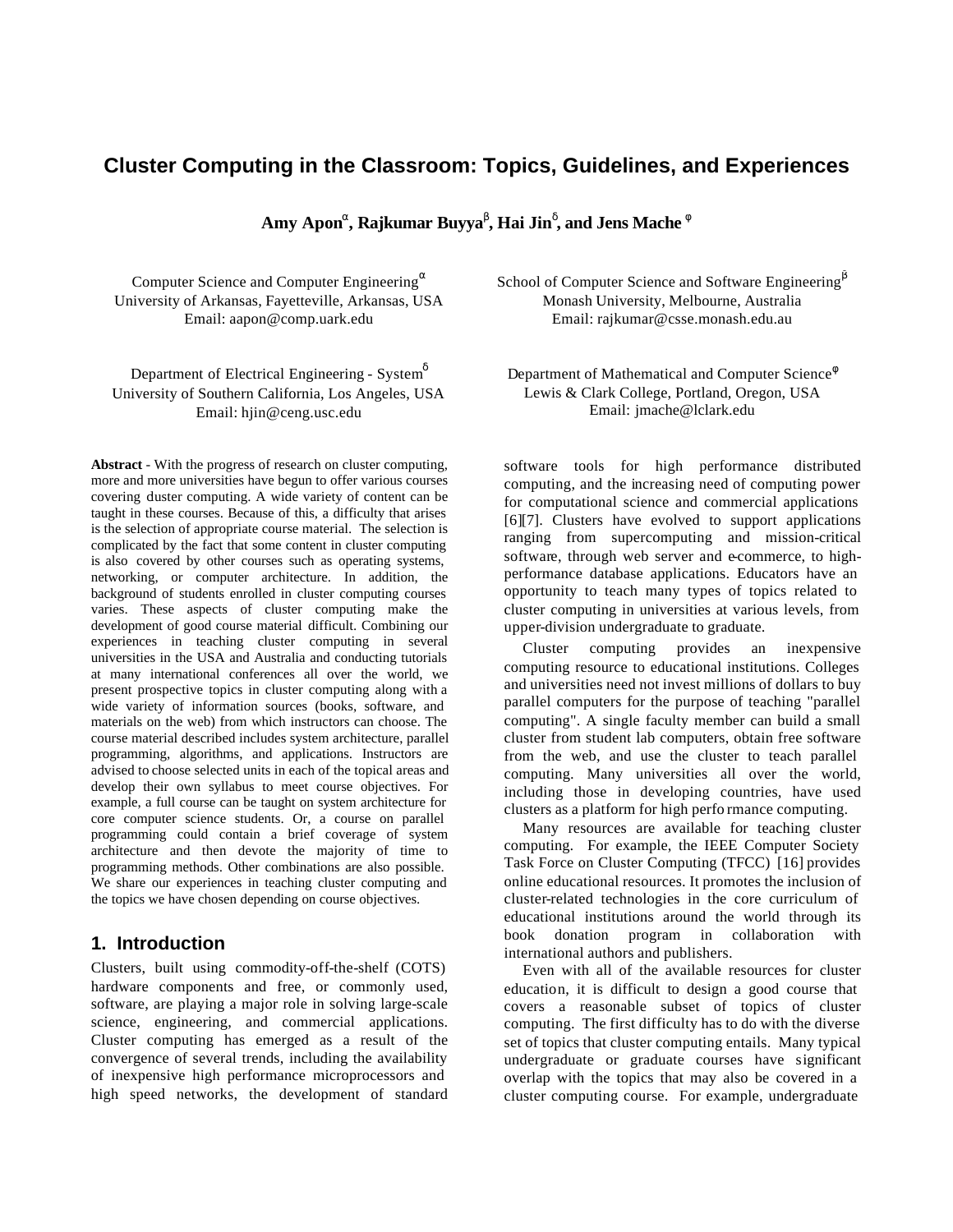courses in operating systems, networks, computer architecture, algorithms, or Java computing may cover topics such as threads and synchronization, network protocols and communication, or issues related to symmetric multiprocessing. Since all of these courses may or may not be required in the curriculum, students enroll in the cluster computing course with various backgrounds, depending on whether or not they have had such courses as prerequisites. It is impossible to assume all the above courses as prerequisites. If so, many students would not be able to take the cluster computing course because they would not have time to fit it in before graduation.

A second difficulty with designing a good course in cluster computing is the illusion that many students (and instructors) have about cluster computing. Building a cluster, such as a Linux cluster, is so easy that even a person without much experience can handle this with the guidance of a brief brochure. Such information can easily be found on the web. This ease of constructing clusters may give students a misunderstanding of the difficulties involved in cluster computing. The next challenge, which is how to make the individual computers operate as an integrated system for the purpose of solving a single problem, is more difficult. The main challenges lie in developing applications that exploit the cluster infrastructure, and in understanding the design tradeoffs for the cluster architecture. Applications need to be parallelized and developed using application programming. Students may be unprepared for the difficulties involved in these tasks.

To address these difficulties in teaching cluster computing, we present a set of sample syllabi of cluster computing for instructors to use in major universities. In this paper, we focus on how to design a good syllabus for a cluster computing course, considering various student backgrounds, and without repeating most of topics covered by other courses. In section 2, we first list possible topics of cluster computing. We provide a set of sample syllabi in section 3 for use in teaching cluster computing at both the senior undergraduate and graduate level. These syllabi cover the necessary topics related to cluster computing, including system architecture, parallel programming, algorithms, and applications. For the convenience of instructors, several related books and references are also listed. We discuss our experiences in teaching cluster computing in several universities in the USA and Australia in Section 4. Finally, we end with conclusions.

# **2. Prospective Topics for Teaching**

A cluster is a type of parallel or distributed processing system that consists of a collection of interconnected stand-alone computers working together as a single, integrated computing resource [6]. A generic architecture of a cluster computer is shown in Figure 1. A node of the cluster can be a single or multiprocessor computer, such as a PC, workstation, or symmetric multiprocessor (SMP). Each node has its own memory, I/O devices and operating system. A cluster can be in a single cabinet, or the nodes can be physically separated and connected via a LAN. Typically, a cluster will appear as a single system to users and applications.





In addition to describing these general cluster characteristics, topics that may be covered in a course on cluster computing include:

- $\Box$  System architecture
	- SMP and CC-NUMA multiprocessor architectures
	- $\triangleright$  Network interface
	- Network topology
	- Network communication protocols, including TCP/IP programming and low-latency protocols such as VIA (virtual interface architecture) [32].
	- $\triangleright$  Cluster run-time support, including
		- **Hardware level support for communication** such as Digital Memory Channel and hardware distributed shared memory
		- ß Operating systems such as Mosix [22]
		- ß Application level support, including runtime system support such as software DSM (e.g., TreadMarks) and parallel file systems (e.g., PVFS), and resource management and scheduling systems such as LSF and PBS.
	- $\triangleright$  Case studies, such as Linux Clusters, IBM SP2, Digital TruCluster, and Berkeley NOW [31].
- **q** Parallel programming
	- ÿShared memory programming and tools such as POSIX and Java threads.
	- ÿDistributed memory programming using message passing programming tools such as MPI and PVM
	- ÿMiddleware programming tools such as CORBA, Remote Procedure Call (RPC), Java Remote Method Invocation (RMI), Java Servlets, Java Database Connectivity (JDBC), and Jini.
- $\Box$  Parallel algorithms and applications
	- $\blacktriangleright$  High performance algorithms and applications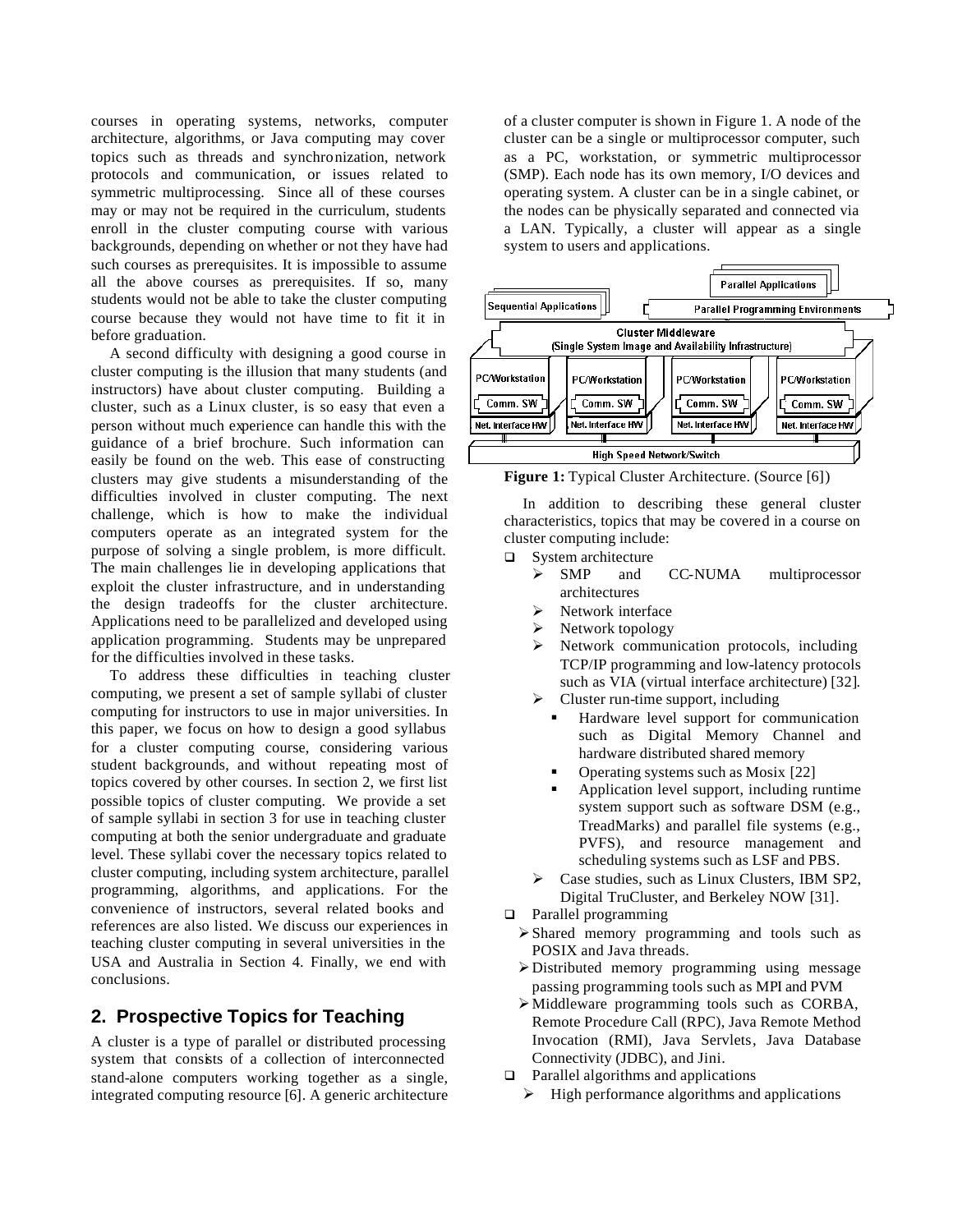- $\triangleright$  Techniques of algorithm design
- ÿ Performance evaluation and tuning, including optimization, visualization, high availability, network security, and benchmark experiments, such as NAS parallel benchmark (NPB) and Linpack benchmark.

System architecture topics relate the responsibility of the network interface hardware for transmitting and receiving packets of data between nodes and the responsibility of the communication software to offer an efficient and reliable means of data communication between nodes and potentially outside the cluster. For example, clusters with a high-performance network such as Myrinet generally use a user-level communication protocol such as VIA for fast communication between nodes. This interface bypasses the operating system and provides direct user-level access to the network interface, thus removing critical communication overhead. System-level middleware is responsible for offering the illusion of a unified system image (single system image) from a collection of independent but interconnected computers.

Programming topics include a discussion of portable, efficient, and easy-to-use tools for developing applications. Such environments include tools and utilities such as compilers, message passing libraries, debuggers, and profilers. A cluster can execute both sequential and parallel applications. A comprehensive discussion of cluster-based architectures, programming, and applications can be found in [6][7][13][25][29][30] [33]. In the following sections, we discuss the organization of courses mainly based on these references and other sources.

# **3. Suggested Course Components**

A cluster computing course can focus on a number of topics, including system architecture, programming environments and languages, the design of algorithms, and applications. One option is to conduct a separate course on each of these topics. For example, a full course on "Advanced Network-based Computer Architecture" or "Parallel Programming" can be taught as a single course. An alternate option is teaching a single course on cluster computing that comprises selected units from different course components. For example, instructors can pick complementary topics from system architecture and parallel programming to develop a course.

## **3.1 System Architecture**

Junior undergraduate level courses in computer science teach computer organization, networking, basics of operating systems, and programming subjects. A student having studied these courses meets the prerequisite for a course on network-based advanced computer architecture. As cluster-based systems are developed using standard, COTS hardware and software components, a great exercise would be learning how to build one's own cluster-based high-performance and/or high-availability computer systems. Such a project can be coupled with a number of projects that focus on developing software that provides an illusion of a single system image. Course projects can also focus on developing scientific and business applications.

Two complementary textbooks on cluster-based system architecture issues that can provide the foundation for a course that focuses on system architecture are Buyya[6] and Pfister[25]. The system architecture course can be divided into four units: introduction, cluster building blocks, system-level cluster middleware (focusing on single system image and high availability infrastructure), and projects. Among these units, it is advisable to dedicate the largest amount of time (more than 50%) to system-level middleware.

### **Unit 1: Introduction**

The computing industry is one of the fastest growing industries and it is fueled by the rapid technological developments in the areas of computer hardware and software. Many different computer architectures supporting high performance computing have emerged. These include: vector processors, Massively Parallel Processors (MPP), Symmetric Multiprocessors (SMP), Cache-Coherent Non-Uniform Memory Access (CC-NUMA), distributed systems, and clusters. The success of these systems in the marketplace depends on their price-performance ratio. This unit discusses these competing computer architectures and their characteristics. An important question to be addressed is, "What exactly is cluster computing, and why is it a good idea?" A primary goal is to understand the key reasons for the development of cluster technology that supports low-cost high performance and high availability computing. A suitable textbook for this unit is [13].

## **Unit 2: Cluster Building Blocks**

Clusters are composed of commodity hardware and software components. The hardware components include standalone computers (i.e., nodes) and networks. Cluster nodes can be PCs, workstations, and SMP's. Networks used for interconnecting cluster nodes can be local area networks such as Ethernet and Fast Ethernet, system area networks such as Myrinet and Quadrics switches, or upcoming InfiniBand communication fabric [26]. Various operating systems, including Linux, Solaris, and Windows, can be used for managing node resources. The communication software can be based on standard TCP/IP or user-level messaging layers such as VIA. Suitable references for this unit are [6] (chapters 1, 9, 10) and [25].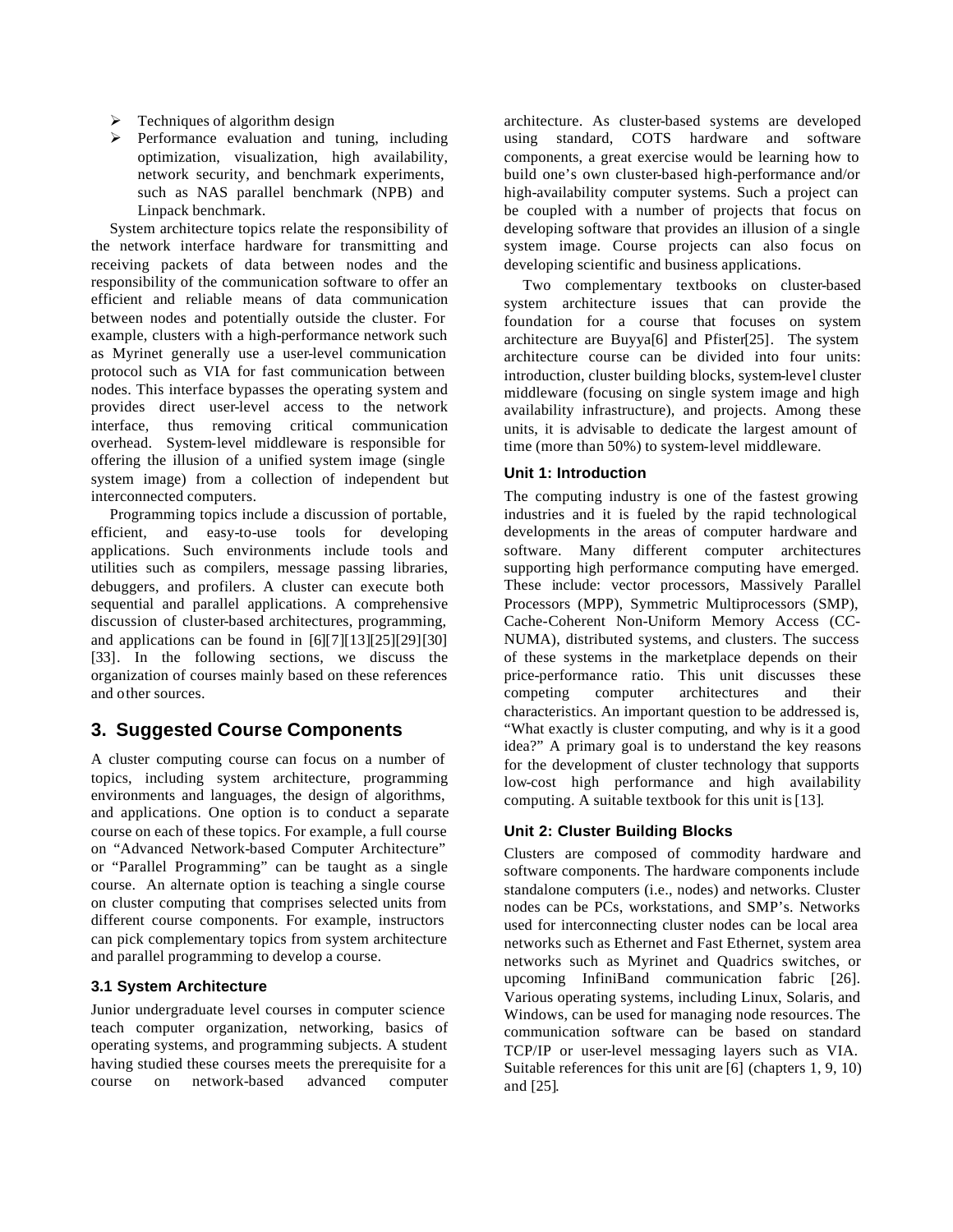#### **Unit 3: System-Level Middleware**

System-level middleware offers Single System Image (SSI) and high availability infrastructure for processes, memory, storage, I/O, and networking. The single system image illusion can be implemented using the hardware or software infrastructure. This unit focuses on SSI at the operating system or subsystems level. A modular architecture for SSI allows the use of services provided by lower level layers to be used for the implementation of higher-level services. This unit discusses design issues, architecture, and representative systems for job/resource management, network RAM, software RAID, single I/O space, and virtual networking. Books by Buyya [6] and Pfister [25] cover each of these topics in depth. A number of operating systems have proposed SSI solutions, including MOSIX, Unixware, and Solaris-MC. It is important to discuss one or more such systems as they help students to understand architecture and implementation issues.

#### **Unit 4: Course Projects**

Absorbing all the course's conceptual material is impossible without hands-on experience of some aspect of cluster systems. Fortunately, several cluster-based software systems are freely available for download (with source code), including Linux, VIA, PBS, Condor, MPI, PVM, GFS, GLunix, and MOSIX [8]. Students can explore these components by changing some of the policies used in these systems. For example, students can develop a new scheduling policy and program it as modification of the PBS cluster management source code.

Some of the projects that can be explored include:

- Build a low-cost cluster using PC's, Linux and Ethernet
- Install PVM and MPI on a cluster
- Evaluate various job management systems
- Develop tools for system administration
- Develop a simple job scheduler
- Implement a standard user level communication layer based on VIA
- Develop cluster monitoring tools
- Develop share-based scheduling policy and implement in systems such as PBS.
- Develop a computational economy -based policy for scheduling and implement it for PBS.
- Develop a web based job submission system
- Develop parallel Unix tools
- Students are advised to play with a number of clustering software systems listed in [8].

One of the best course projects for students is to develop web-based access mechanisms for clusters. Students can also identify deficiencies and limitations of existing systems and develop new solutions and policies to overcome them. Deeper explorations of new methods, mechanisms, and policies for single system image can also serve as nice thesis topics.

#### **3.2 Programming**

A course in cluster computing that focuses on programming can provide students with an abundance of hands-on experience with clusters. The tools that are required to teach these topics are generally available on most campuses, computer science students generally have the background required at the senior level to study cluster programming, and much tutorial material is available on-line in various locations. Thus, the course can cover a range of topics without requiring the students to purchase a large number of expensive textbooks.

 It may be possible to teach a course on cluster programming with fewer prerequisites than is required for a course covering more advanced architectural topics. At a minimum, students should have been exposed to data structures, basic algorithms, and computer organization prior to the units in a course on cluster programming. A course on programming can be divided into four major units. The four units presented in this section are largely independent of one another, although the prerequisites for each unit may vary.

#### **Unit 1: Shared Memory Programming**

Given that many clusters are composed of symmetric multiprocessors, background in shared memory programming is a good entry into cluster programming for advanced undergraduates and beginning graduate students. A prior operating systems course is helpful, since an operating systems course usually covers topics such as mutual exclusion, synchronization, and the solution of classic problems. However, this material can be taught without prior operating systems exposure if some time is planned at the beginning to cover some basic operating systems concepts on processes.

Several languages are available to teach shared memory programming. The most accessible include:

- $C$  or  $C_{++}$  using the pthreads library on Linux or Unix, or the threads library on Solaris. The pthreads library is a POSIX-compliant version of threads, and offers named condition variables. The monitor itself must be coded using mutex variables.
- Java threads. Java threads do not support named condition variables, but rather support wait sets on an object. An instructor using Java for shared memory programming may want to spend some time discussing programming techniques for Java threads. Depending on how much time the instructor wants to spend on language skills, the students do not have to have prior experience in Java to teach this unit in Java.

Students do not have to have access to a symmetric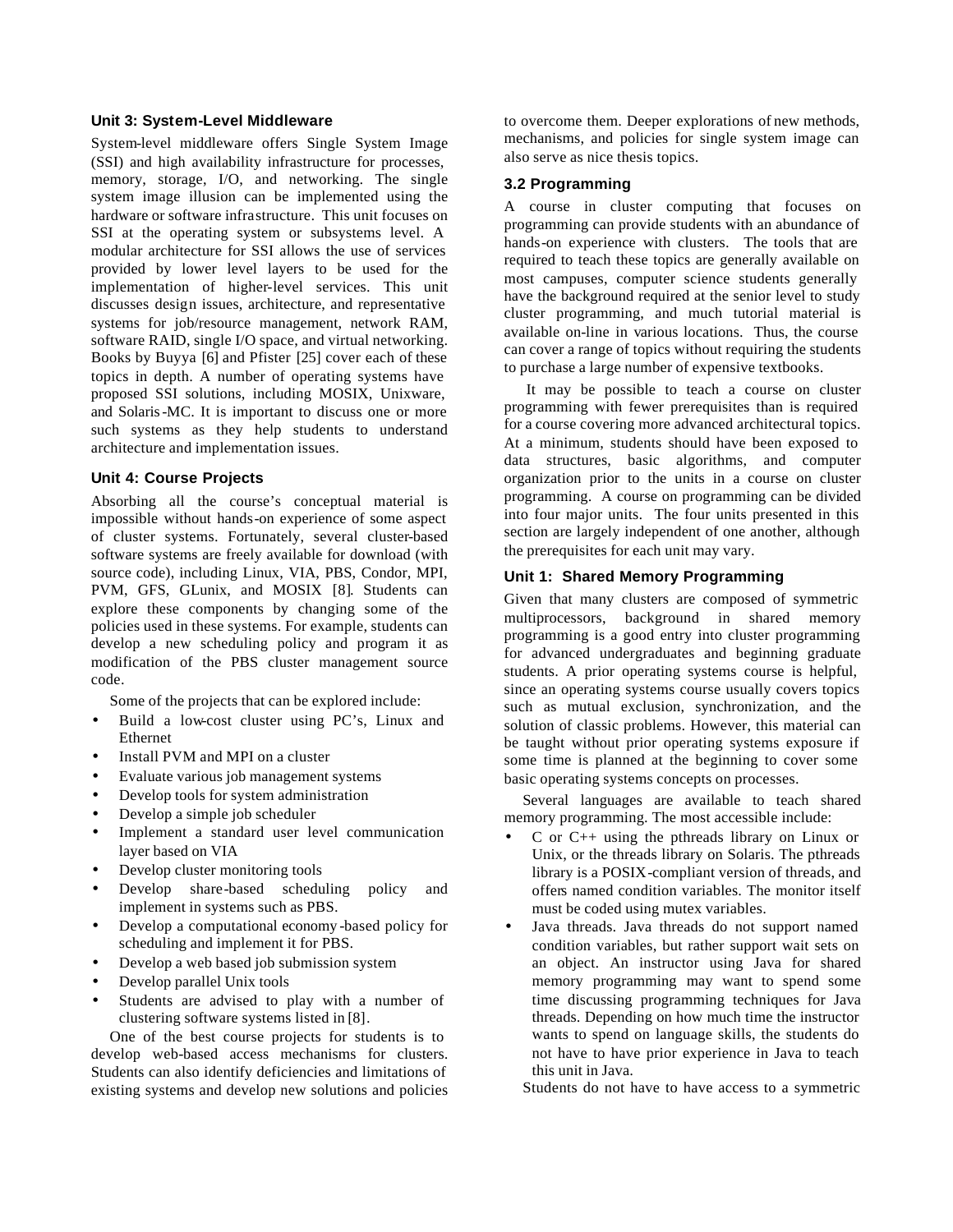multiprocessing computer to gain experience programming with threads. However, some programs that examine the performance of thread programs work best if the students have access to at least a dualprocessor computer.

Typical topics that may be covered in a unit on shared memory programming include:

- Processes versus threads, pthreads, Java Threads
- Race conditions, synchronization locks, and mutual exclusion
- Monitors, semaphores, and solutions to classic synchronization problems
- Design patterns for concurrency

Resources include [1][5][12][18]. A suitable followon material for Unit 1 is the hardware issues associated with symmetric multiprocessors. A follow-on coverage of symmetric multiprocessors for students with limited hardware background is [25] Chapter 6. A sample course that covers this unit can be found at [2].

#### **Unit 2: Message Passing Primitives**

Although new high-performance protocols are available for cluster computing, some instructors may want to provide students with a brief introduction to messagepassing programs using the BSD Sockets interface to Transmission Control Protocol/Internet Protocol (TCP/IP) before introducing more complicated parallel programming with distributed memory programming tools. If students have already had a course in data communications or computer networks then this unit should be skipped.

Students should have access to a networked computer lab with the Sockets libraries enabled. Sockets usually come installed on Linux workstations. Typical topics covered in this unit include:

- Basic networking, the Internet Protocol (IP) stack, client/server programming
- TCP and UDP sockets library
- Internet programming issues: stream messaging vs. datagram messaging, endian issues

A nice project that combines Unit 1 and Unit 2 is for the students to develop a multithreaded server application and the corresponding client using sockets and threads. A good follow-on for Unit 2 is some coverage of the Virtual Interface Architecture (VIA) [32], and discussion of the overhead in TCP/IP.

A convenient on-line resource for instructors is a *Guide to Sockets Programming*, available at http://www.ecst.csuchico.edu/~beej/guide/net/ and a sample course that covers this unit is [3].

#### **Unit 3: Parallel Programming Using MPI**

An introduction to distributed memory programming using a standard tool such as Message Passing Interface (MPI)[23] is basic to cluster computing. Current versions of MPI generally assume that programs will be written in C, C++, or Fortran. However, Java-based versions of MPI are becoming available. The resources for students for this unit include a networked cluster of computers with MPI installed. Setting up a cluster the first time can require some effort, but once the cluster is set up little to no maintenance is required on it throughout the semester.

Typical topics that may be covered include:

- Introduction to parallel computing
- I/O on parallel systems
- Tree communication, broadcast, tags, safety
- Collective communication: reduce, dot product, allreduce, gather/scatter, allgather
- Grouping data, derived types, type matching, pack/unpack
- MPI communicators and topologies
- Data-parallel vs. control-parallel
- Algorithm development and MPI programming

A good co-unit for this unit is some coverage of parallel algorithms and applications (see section 3.3.) Resources for instructors include [7][23][24][28][33] and sample courses that cover this unit are [3] and [9].

#### **Unit 4: Application-Level Middleware**

Application-level middleware is the layer of software between the operating system and applications. Middleware provides various services required by an application to function correctly. A course in cluster programming can include some coverage of middleware tools such as CORBA, Remote Procedure Call, Java Remote Method Invocation (RMI), or Jini. Sun Microsystems has produced a number of Java-based technologies that can become units in a cluster programming course, including the Java Development Kit (JDK) product family that consists of the essential tools and APIs for all developers writing in the Java programming language through to APIs such as for telephony (JTAPI), database connectivity (JDBC), 2D and 3D graphics, security as well as electronic commerce. These technologies enable Java to interoperate with many other devices, technologies, and software standards.

Advanced middleware products such as CORBA are often taught as an entire course of their own, often forming the basis for topics courses at the advanced undergraduate or beginning graduate level. Resources available to instructors include Jini [10] and Javasoft (http://www.javasoft.com/products/). A sample course for this unit is: http://csce.uark.edu/~rdeaton/cscomp/

#### **3.3 Algorithms and Applications**

In a course on cluster computing, it makes sense to study algorithms and applications, since "killer-applications" are one building block of cluster computing (together with killer-microprocessors, killer-networks, and killer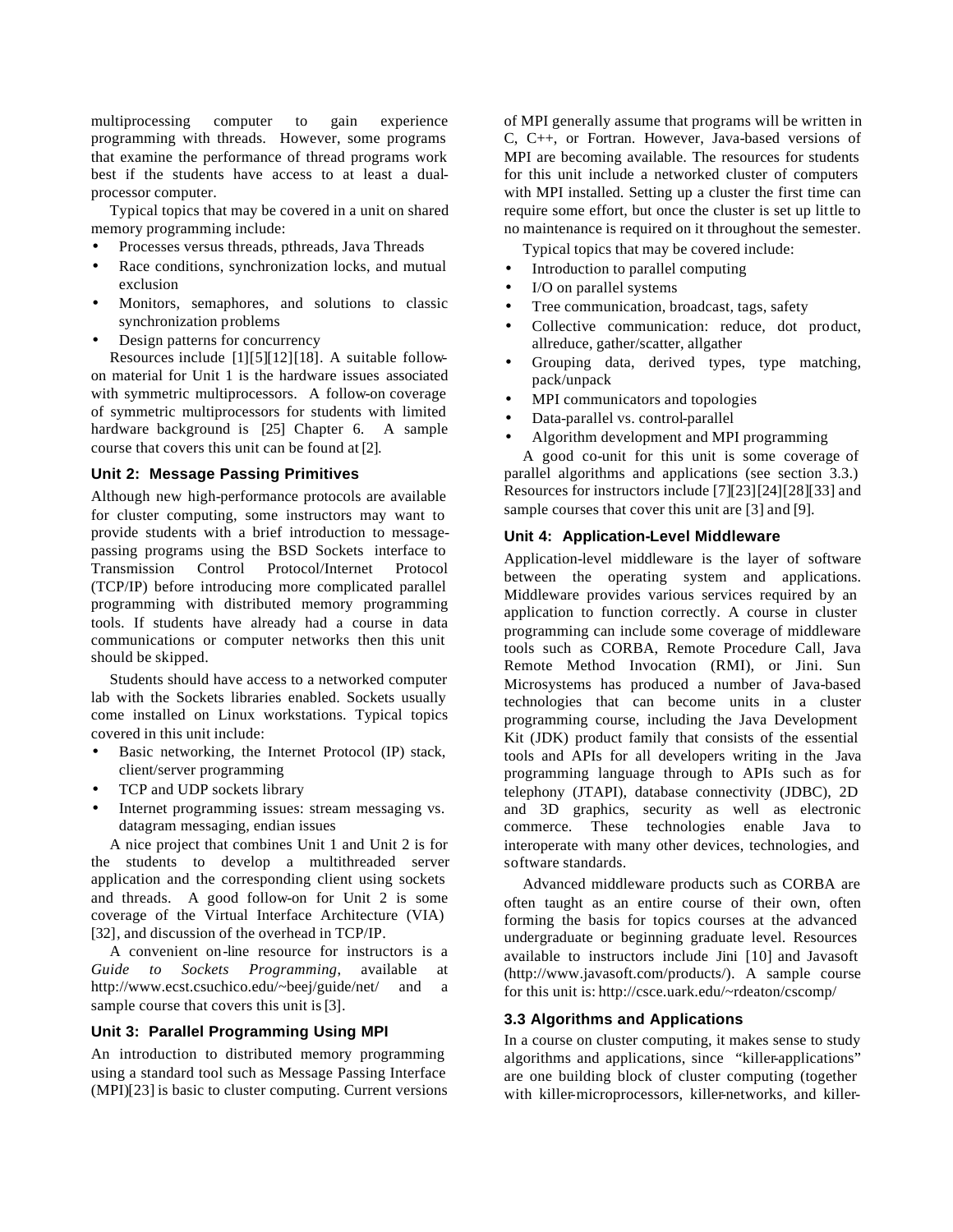tools). Moreover, covering algorithms and applications provides (1) the opportunity and context for programming projects and (2) examples of how clusters are put to work. The algorithms and application topic can be divided into four units: overview of applications, techniques of algorithm design, evaluation & tuning, and specific algorithms & applications.

#### **Unit 1: Overview of Applications**

Clusters have infiltrated not only the traditional science and engineering marketplaces for research and development, but also the huge commercial marketplaces of commerce and industry. It should be noted that clusters are not only being used for high-performance computation, but increasingly as a platform to provide highly available services, for applications such as web and database servers.

Clusters are used in many scientific disciplines, including biology (genome mapping, protein folding), engineering (turbo-fan design, automobile design), highenergy physics (nuclear-weapons simulation), astrophysics (galaxy simulation) and meteorology (climate simulation, earth/ocean modeling).

Typical topics that may be covered include [4]:

- *Internet applications*: Systems like Linux Virtual Server directs clients' network connection requests to multiple servers that share their workload.
- *Compression*: Systems like Evoke Communications' speech-to-email service uses clusters to perform transcoding that meets real-time requirements.
- *Data mining*: Efforts like Terabyte Challenge uses clusters at multiple sites to manage, mine, and model large distributed data sets for high-energy physics, health care or web crawlers.
- *Parameter study*: Tools like Nimrod uses a cluster to execute task farming and parameter study applications (the same program repeatedly executed with different initial conditions) as a means of exploring the behavior of complex systems like aircrafts or ad-hoc networks.
- *Image rendering.* A ray tracer can distribute the rendering among different nodes.

#### **Unit 2: Techniques of Algorithm Design**

It is important to show by example how to design and implement programs that make use of the computational power provided by clusters. Typical topics that may be covered include:

- Process-level parallelism
- Partitioning and divide-and-conquer
- Communication and synchronization
- Agglomeration and mapping
- Load balancing and termination detection

#### **Unit 3: Evaluation and Tuning**

Once the fundamental issues of the existence of sufficient parallelism have been addressed, there often are several algorithms or strategies available, and tradeoffs must be weighed to determine which is most appropriate. How to choose and develop appropriate algorithms? How to evaluate resulting implementations? How to optimize overall performance?

Parallel algorithms can be categorized according to a number of criteria, including regular or irregular, synchronous or asynchronous, coarse or fine grained, bandwidth greedy or frugal, latency tolerant or intolerant, distributed or shared address space. Typical topics that may be covered include:

- How to model, measure and analyze
- Visualization and debugging
- Optimization by minimizing communication and tolerating latency

#### **Unit 4: Specific Algorithms and Applications**

Typical topics that may be covered include:

- Sorting
- Numerical algorithms
- Image processing
- Graph algorithms
- Computational geometry
- Searching and optimization
- Genetic algorithms
- Parallel simulation
- Molecular modeling
- Climate ocean modeling
- Computational fluid dynamics

Teaching resources include [7][11][17] [19][27] [33].

## **4. Discussions and Experience**

Generally, the topics chosen for a course on cluster computing depends on the course objective. In this section, we discuss our experiences with teaching courses that centered on cluster computing in our universities.

#### **University of Arkansas**

Cluster computing has been taught three times and the two different versions of the course have been offered at the advanced undergraduate level [2][3]. Students coming into the course have a varied background, but which includes at least computer organization and generally also operating systems. Serious students who have not had operating systems prior to cluster computing can be successful in the course. The bestprepared students either had good background in computer architecture, computer networks, or significant experience with programming or setting up computers.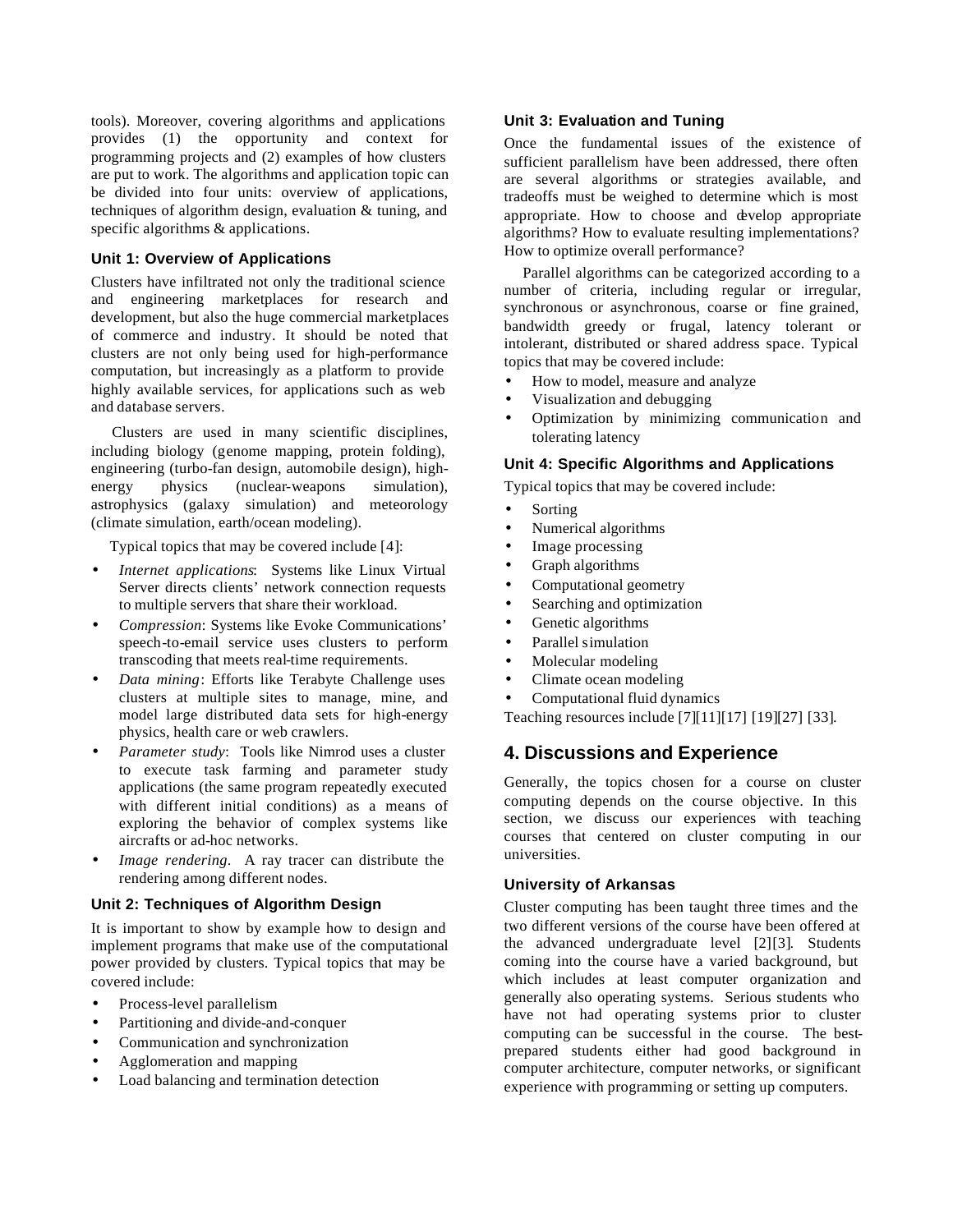The first part of the course covers shared memory parallel programming. Programming exercises have focused on the solution to the classic problems that are typically found in an operating systems course. The programs have not generally included concepts such as GUI interfaces, although these could be incorporated if desired. Since many students have not had a course in computer architecture, about a week of lecture is spent on hardware issues such as cache, symmetric multiprocessing, and snoopy bus architectures. If time allows, distributed shared memory and memory consistency are also covered.

The second part of the course covers distributed memory parallel programming using sockets and MPI. Programming exercises include a client and concurrent server program, a matrix/vector multiply program in MPI, and at least one advanced MPI program. The advanced program is sometimes beyond the capability of weaker students in the course, so it is generally at most ten percent of the total grade. MPI features such as collective communication, communicators, and efficient message passing are covered. Along with MPI, the course also covers programming issues such as control parallel versus data parallel programming and systems issues such as network protocol stacks, cost of network communication, Amdahl's Law, and a comparison of clusters to symmetric multiprocessors.

The third part of the course covers miscellaneous topics, as time allows, including high availability, single system image, tools for cluster setup and maintenance, and performance testing.

A significant portion of the course grade is based on a programming project that each student selects and which is due near the end of the semester. The project is a great way to allow students to focus more thoroughly on a topic that interests them, or to cover a topic for which class time did not allow.

#### **Monash University**

As part of the subject "CSC433: Parallel Systems" for BSc Honors degree, we dedicated half of the course to: (a) parallel systems and machine architectures and (b) various communication models and languages for parallel programming [9]. The topics covered in part (a) include: pipelined architectures, shared memory, distributed memory, SIMD, MIMD, MPP, and application specific parallel systems. The topics covered in part (b) include: early work on simple language extensions for concurrency; simple extensions for message passing; programming with tuples; message passing for parallel architectures; data parallel programming; mapping problems to parallel systems, and optimization of parallel programs to exploit architectural features.

The remaining half of the course is dedicated to: (a) cluster computer architecture, (b) message passing programming with MPI, and (c) development of parallel programs using MPI. The topics covered in cluster architecture include cluster building blocks, middleware and single system image. The teaching material is drawn from [6] (chapters 1, 2, 4, 26) and [25] (chapter 11). Topics covered in MPI programming include data types, process management, point-to-point and group communications, communication patterns, etc. Each of these topics is illustrated with example programs. Much public domain information on MPI is available on the web. The teaching material is drawn from books [7] (chapters 1, 2, and 3), [30] (selected sections from chapters 3, 4, 9, 10, and 12), and tutorial material [20].

As part of the laboratory experiments, we have used MPICH software [23] on our 32-node Linux cluster [21]. All 32 machines are dual-processor Pentium PCs running Linux operating systems. Among these, two nodes are acting as servers and are publicly accessible, whereas remaining client nodes located on a private fast network, which are only accessible through the servers. Students are given assignments to develop parallel programs for solving matrix manipulation, sorting, searching, data mining, and shortest path algorithms.

The second assignment focused on developing a survey report on selected topics in state-of-the-art cluster technologies such as cluster operating systems, resource management systems, cluster administration, new programming environments, genetic programming, commercial applications, and emerging cluster building blocks. For this, each student surveyed a different topic with a focus on recent advances and wrote a report. The outcome of both the laboratory exp eriments and the state-of-the-art-report writing experience was rated by students to be a good experience and helped in evaluating the students understanding of the course.

#### **University of Southern California (USC)**

Cluster computing has been taught as part of courses "EE557: Computer System Architecture" [14] and "EE657: Parallel Processing" [15]. EE557 focused on system architecture for parallel and distributed systems. They include SMP and CC-NUMA multiprocessors, clusters of servers and PC/workstations, and massively parallel processing (MPP) systems. Another cluster related topic covered is distributed software RAID and parallel I/O. As USC Trojans cluster research group has done very extensive research work on distributed software RAID, more design detail and benchmark experiments are taught in these courses. Students can learn very intensive techniques on how to implement single I/O space in the environment of Linux PC cluster.

Taking EE557 was a prerequisite for EE657 researchoriented course that covers scalable computers, network